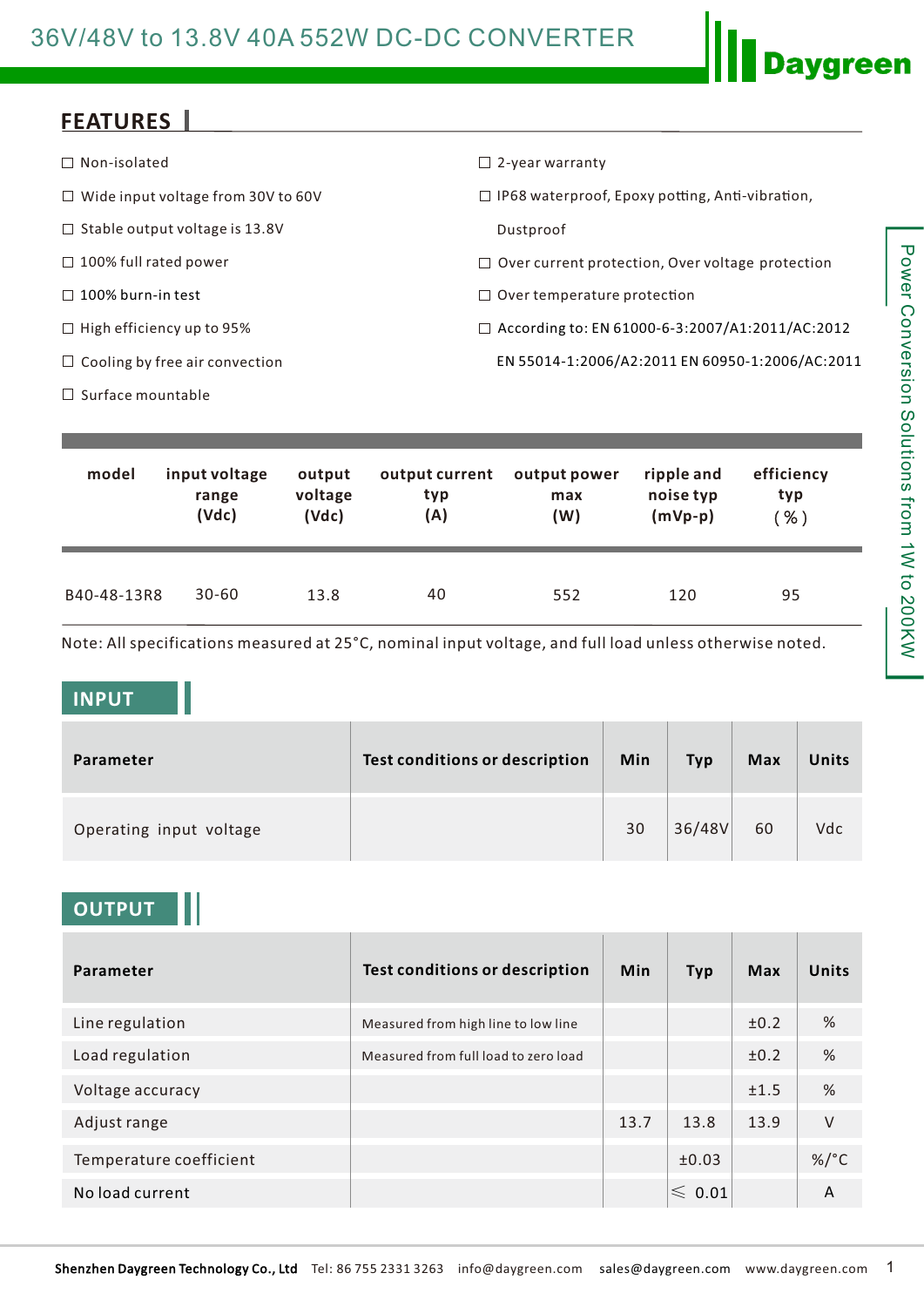## 36V/48V to 13.8V 40A 552W DC-DC CONVERTER

## **Daygreen**

## **PROTECTIONS**

| Parameter                       | <b>Test conditions or description</b> | Min | <b>Typ</b> | Max | <b>Units</b> |
|---------------------------------|---------------------------------------|-----|------------|-----|--------------|
| Output over voltage protection  | %Vo                                   | 115 |            | 140 | %            |
| Output short circuit protection | Continuous                            |     |            |     |              |
| Current limit                   | % nominal output current              | 100 | 110        | 120 | %            |
| Thermal shutdown case temp      |                                       |     | 85         |     | °C           |
| Cooling                         | Free air convection                   |     |            |     |              |
|                                 |                                       |     |            |     |              |

| <b>SAFETY AND COMPLIANCE</b> |                                                                                      |
|------------------------------|--------------------------------------------------------------------------------------|
| Parameter                    | Test conditions or description                                                       |
| Safety approvals             | EN 61000-6-3:2007/A1:2011/AC:2012<br>EN 55014-1:2006/A2:2011 EN 60950-1:2006/AC:2011 |
| Enclosures                   | <b>IP68</b>                                                                          |

## **ENVIRONMENTAL**

| Parameter                  | Test conditions or description | <b>Min</b> | <b>Typ</b> | <b>Max</b> | <b>Units</b> |
|----------------------------|--------------------------------|------------|------------|------------|--------------|
| Case operating temperature |                                | $-40$      | 25         | 85         | °€           |
| Ambient temperature        |                                | $-20$      |            | 60         | °C           |
| Storage temperature        |                                | $-40$      |            | 105        | °C           |
| Humidity                   | Non-condensing                 |            |            | 95         | %            |

#### **DERATING CURVE**